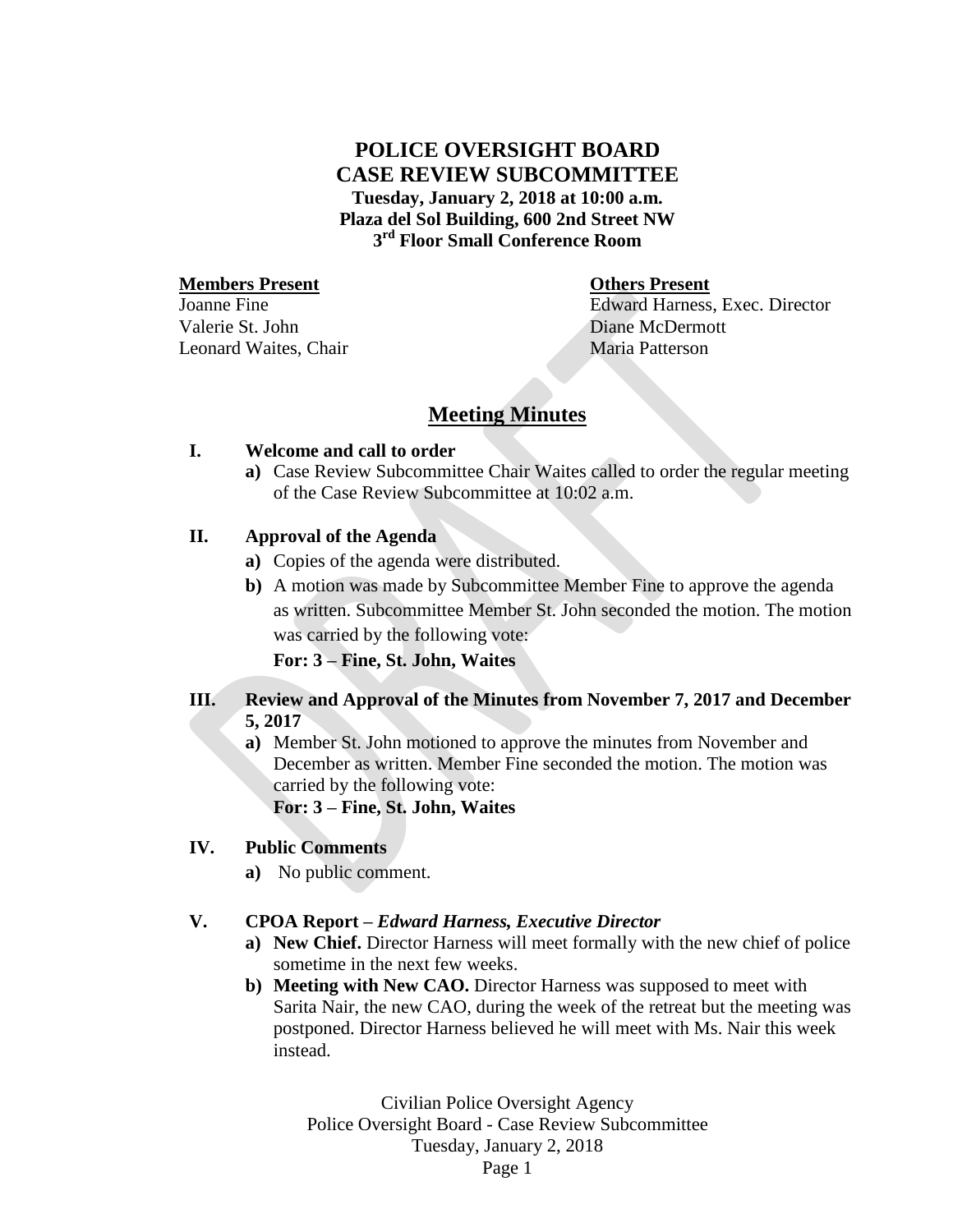- **c) 311 Calls.** Director Harness will tell the chief to take 311 calls because it is pointless and inefficient for the CPOA to take them.
- **d) Ride-Along Forms**. Director Harness reminded members that the police ride-along forms are in everyone's email. Member Fine asked Director Harness to also upload it to SharePoint. Director Harness suggests it will be easiest for members to take the forms with them because they have not yet sorted out the logistics of using them.
- **e) Questions for Director Harness.**

**1.**Member Fine had trouble retrieving the Serious Use of Force/Officer Involved Shooting Cases. After a lengthy discussion about points of confusion Director Harness provided a tutorial for finding the cases. Members still maintained that they are too difficult to find; Member Fine recommended labeling them based on meeting date.

- **2.**Member Fine also asked if it is okay to first read each case's summary/incident report and only read through the rest of the case if something seems wrong. Member Fine also her frustration that different types of cases use different language and that not all of the cases have summaries.
- **VI. Review of Cases:** The Subcommittee members agreed with the CPOA's findings of the following Citizen Police Complaints (CPCs) and to add them to the consent agenda for the next POB meeting scheduled on January 11, 2018.

| a) Administratively Closed Cases |  |  |  |  |  |  |
|----------------------------------|--|--|--|--|--|--|
|----------------------------------|--|--|--|--|--|--|

| $127 - 17$ | 185-17     | 189-17 | 194-17 | 195-17 |
|------------|------------|--------|--------|--------|
| $199-17$   | 200-17     | 201-17 | 202-17 | 203-17 |
| 204-17     | $205 - 17$ | 209-17 | 210-17 |        |

1. Member Fine had questions about four cases:

- a. **185-17.** Member Fine found the statement, "this letter came with no punctuation" judgmental and felt it added no value, though Director Harness felt it was put in to demonstrate the difficulty of investigating the case. Director Harness said he would ensure it was changed.
- b. **201-17.** Member Fine found it odd that an officer responded to a non-emergent case at 3:30 a.m. and perhaps that contributed to the perceived rudeness. Member Fine also asked if the exchange was filmed. Director Harness said he would check to see if there is a video available.
- c. **202-17.** Member Fine asked if the CYFD's pronouncement of a house as "filthy" was rude. Director Harness said it was a necessary part of his determination and Member Fine replied that in that case she was willing to let it pass.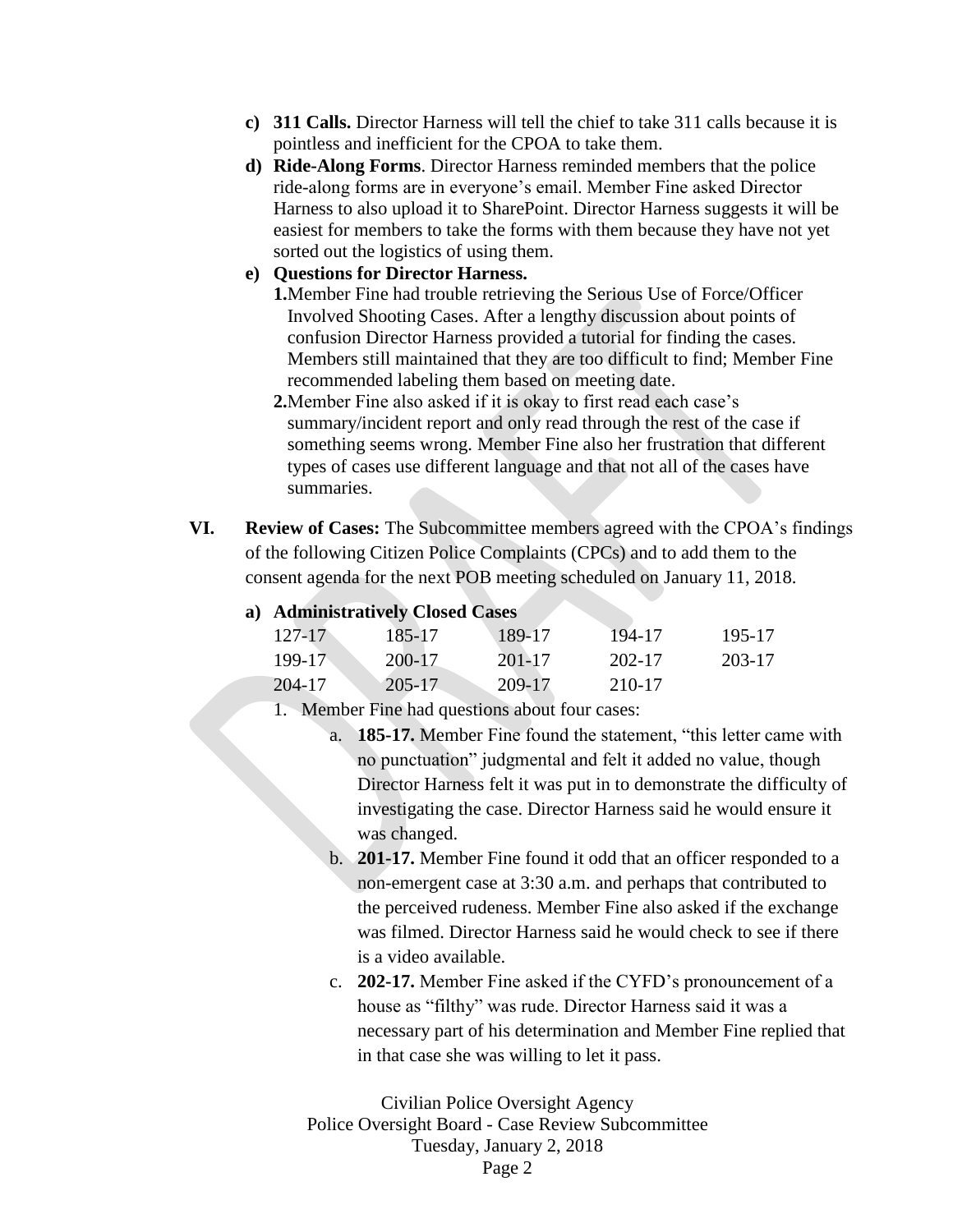- d. **203-17.** Member Fine was concerned about sentences 2 and 3 in the investigation paragraph and especially the phrase, "We too have had break-ins" because they sound as if the investigator is dismissive. Director Harness thought that was a quote from the complaint but said he would take another look..
- 2. Chair Waites noted that he would recuse himself from voting on case 210-17 due to knowing involved persons.
- 3. Member Fine motioned to accept all of the administratively closed cases as written with the exception of 210-17. Member St. John seconded the motion. The motion was carried by the following vote:

#### **For: 3 – Fine, St. John, Waites**

4. Member Fine motioned to accept case 210-17 as written. Member St. John seconded the motion. The motion was carried by the following vote: **For 2 – Fine, St. John**

### **b) Cases investigated**

155-17

1. A motion was made by Subcommittee Member Fine that the committee accept the case investigated as written. Member St. John seconded the motion. The motion was carried by the following vote:

**For: 3 – Fine, St. John, Waites**

## **c) Non-concurrence cases**

153-17

1. Member St. John summarized the case and said that although former Chief Eden decided to administratively close the case, the staff is asking Chief Geier for an investigation. Member Fine made a motion to accept the non-concurrence case for investigation. Member St. John seconded the motion. The motion was carried by the following vote:

### **For: 3 – Fine, St. John, Waites**

**d) Serious Use of Force/Officer Involved Shooting Cases.**

| C2016-37 | C <sub>2016-53</sub> | C <sub>2016-61</sub> | C <sub>2016-74</sub> |
|----------|----------------------|----------------------|----------------------|
| C2017-19 | C <sub>2017-25</sub> | C <sub>2017-26</sub> |                      |

- 1. Member Fine found three cases that were on SharePoint, two of which the subcommittee had already addressed (122-17 and 123-17). The subcommittee proceeded to discuss the other case, 172-16, and Member Fine asked if they were going to address the case on another day. Director Harness said he would go back and look at it.
- 2. Member Fine realized she had reviewed the wrong cases and Chair Waites added that he had not reviewed all of the correct cases either.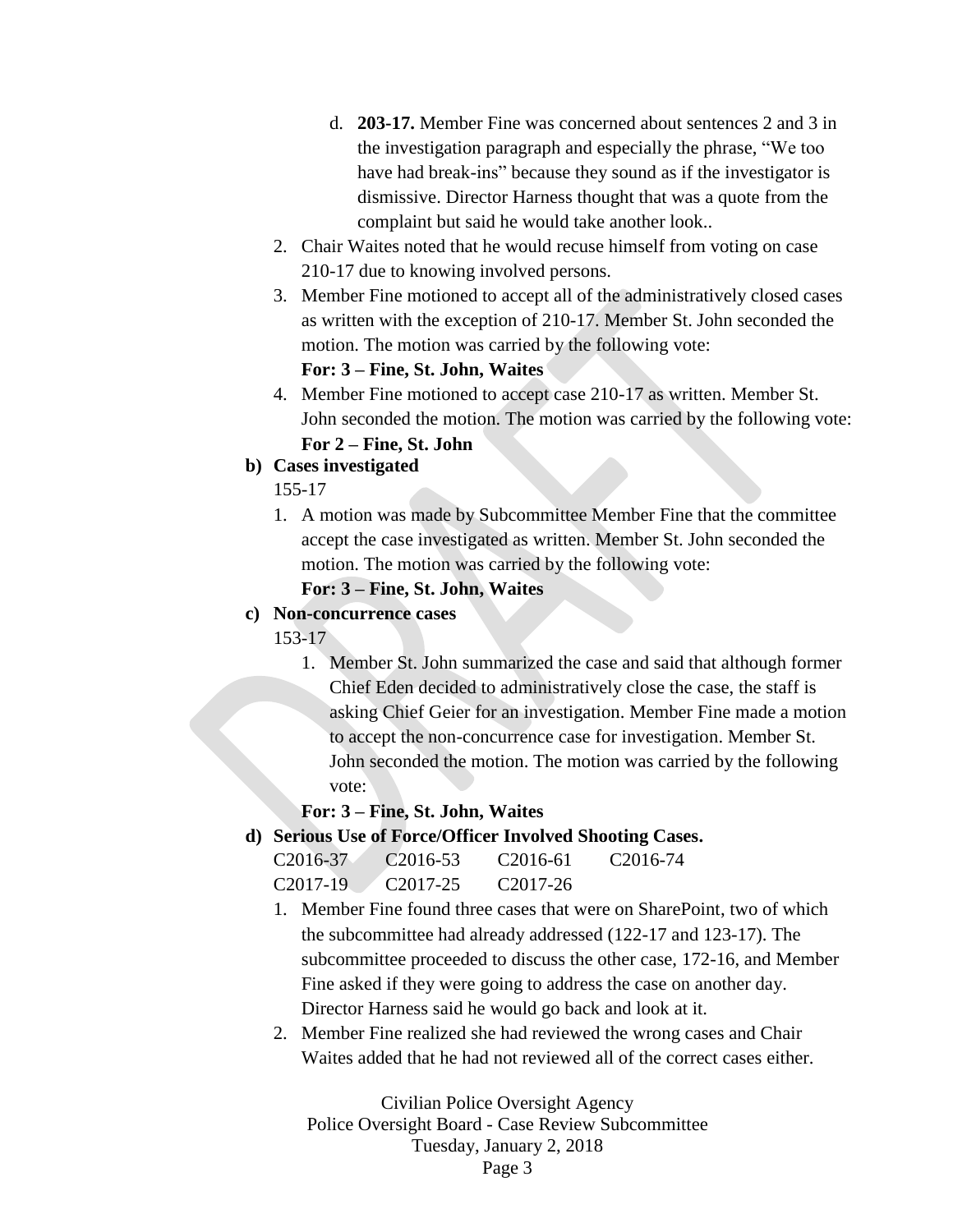- 3. Member Fine suggested meeting again before the POB meeting in order to be more prepared. Chair Waites agreed and added that the rest of the board will have trouble accessing the files so it would be beneficial to also get instructions for accessing the cases to the rest of the members.
- 4. Director Harness volunteered to write an instructional email.
- 5. The subcommittee proceeded to have a discussion about normal procedure with Serious Use of Force cases and whether recommendations are needed. Director Harness said recommendations are not necessarily needed but noted that this would be the first time they are addressing cases in this way.
- 6. Member Fine suggested they be able to present the cases at the POB meeting so that the public will be able to learn how the CPOA and Board address these types of cases. Member Fine further suggested the subcommittee proceed at the POB meeting by going straight through the administratively closed cases and case investigated, recommend taking the non-concurrence case to the new Chief for investigation, and then presenting and discussing each Serious Use of Force/Officer Involved Shooting Cases individually.
- 7. Chair Waites agreed that it would be best to meet again and summarize each case.
- 8. The subcommittee agreed to meet at 4:30 p.m. on Monday, January 8, 2018 to discuss the Serious Use of Force/Officer Involved Shooting cases.
- **VII. Review of Appeals.** There were no appeals.
- **VIII. Other business.** No other business.
- **IX.** Next Meeting. The Case Review Subcommittee's next meeting will be held on Monday, January 8, 2018 at 4:30 p.m. Next month's regular meeting will be held on Friday, February 2 at 10:00 a.m.
- **X. Adjournment.** A motion was made by Subcommittee Member Fine to adjourn the meeting. Member St. John seconded the motion. The motion was carried by the following vote:

### **For: 3 – St. John, Fine, Waites**

Meeting adjourned at 10:54 a.m.